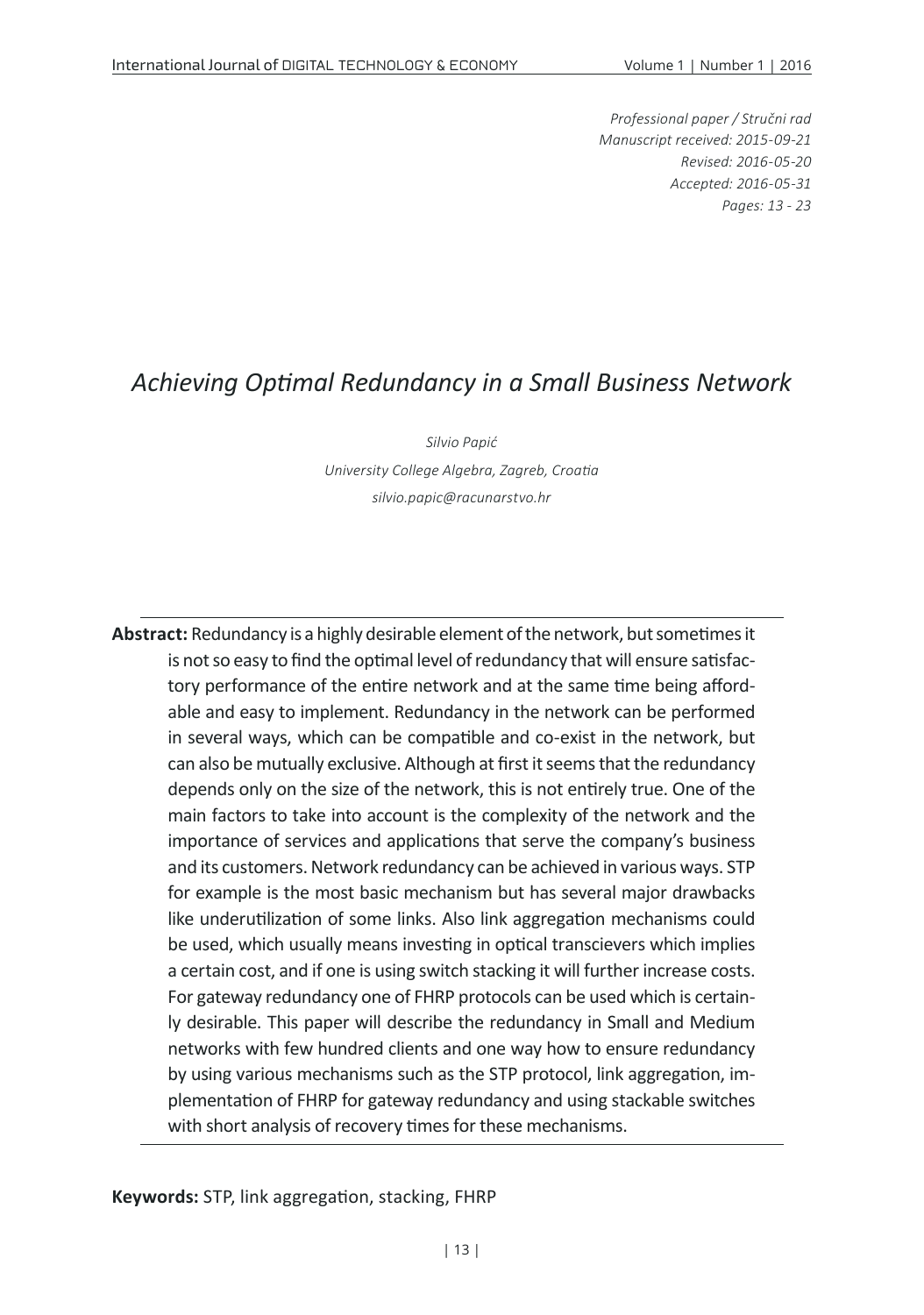# INTRODUCTION

Generally speaking redundancy in the network is the ability to retain all network functionality despite the failure of specific, but not critical number of individual elements of the network. The problem that many small businesses face is how to design a network to be redundant while being within the available budget. Small and Medium Enterprises that have a large number of end users, but because of the nature of their business do not have a large data center or complex technologies, nor do they have IT staff that can do complex tasks related to the design, planning, maintenance, and troubleshooting the network. Therefore they hire external companies to do this kind of work for them or initially invest a lot of money in a solution that is too complex and that may never be fully utilized. It is interesting that this situation is not uncommon in practice. A great number of small users do not have the process of planning, monitoring and maintenance of network infrastructure, rather it is mostly ad-hoc approach which causes various problems in the network and in the company's business. Because of the ad-hoc network infrastructure such companies constantly lag behind the needs of the business and what their network or IT system as a whole should support. The importance of choosing the design initially and appropriate technologies, as well as people with the necessary skills is extremely important. When the network infrastructure is planned and structured many problems can be avoided in the beginning, the occurrence of performance problems can be minimized, and their resolution can be significantly accelerated.

Redundancy in a network is one of the basic elements that guarantee uninterrupted operation of the network, but how to know how much redundancy is enough, and when it is too much? Some say it's never enough redundancy and it would be best to do all possible systems redundant. This may at first seem to make sense, but hidden costs should be taken in consideration. The obvious thing is that the initial financial costs using this approach are very large and probably not justified with regard to the company's business objectives. However, the financial costs are not the only aspect that should be considered. The big challenge in designing the optimal redundant network is to ask the right questions with regard to the requirements of the company's business in order to avoid wasting of limited resources.

One approach is very simple, is to use a generic solution from a network equipment vendor, which uses best practice to suit a particular type of company. The problem with this approach is that it is a generic solution that does not take into account all the specifics of the IT system of specific companies. Solutions that suit most have never been optimized for specific environments that vary from company to company. It would be better to use individual approach that takes into account all aspects of the company and based on this information design a custom solution. While this will be a custom solution tailored to a particular user it will still basically be prepared according to the best practice template so that it will retain all the benefits of a generic solution. The difference will be only in fine tuning of generic model to needs of a particular company so that it could make the best of its network with regard to available resources. In this context, the quote below will be current for a long time.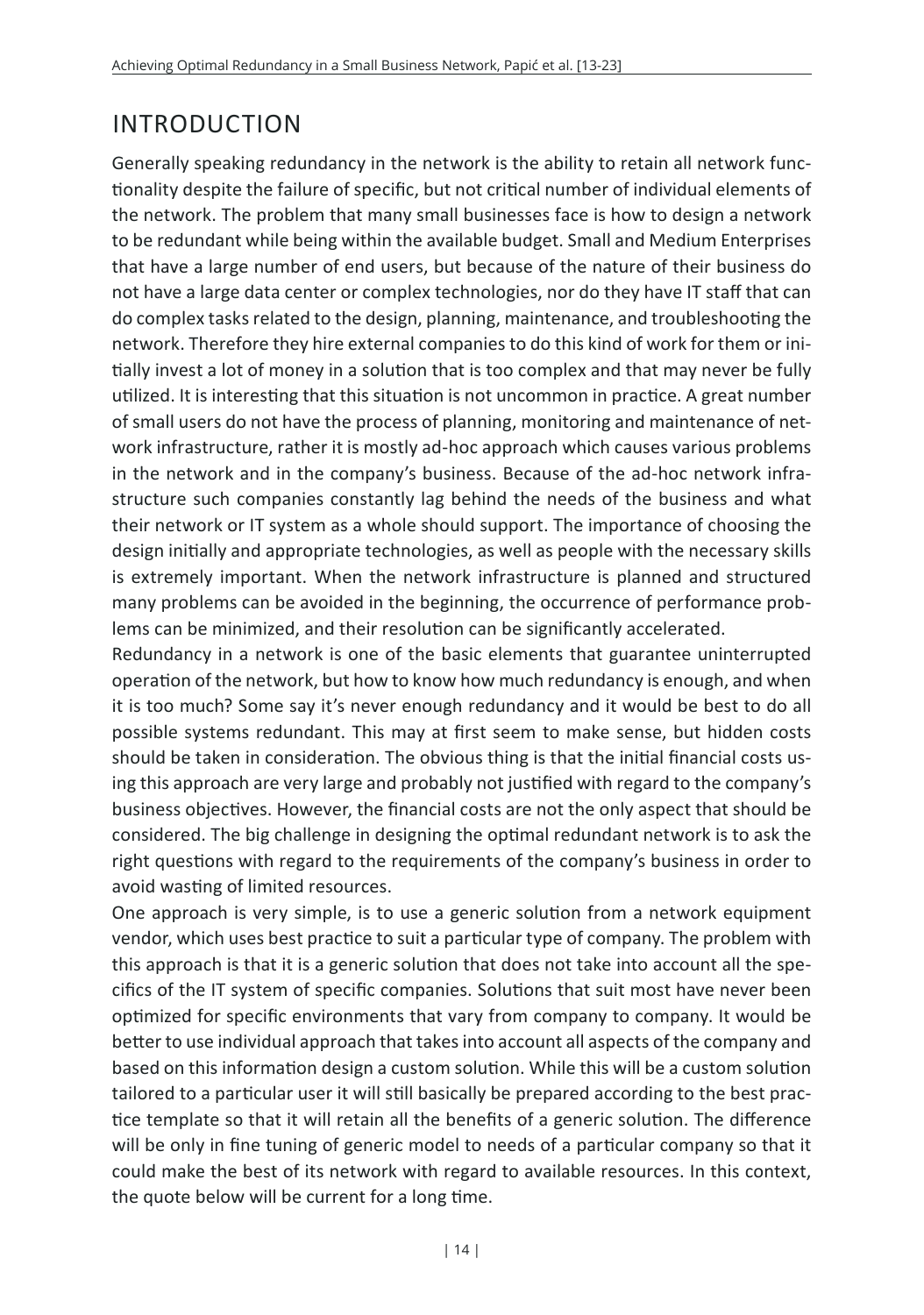*»In the Internet era, reliability is becoming something you have to build, not something you buy. That is hard work, and it requires intelligence, skills and budget. Reliability is not part of the basic package.»*[2]

> Joel Snyder – Network World 1/10/2000 »Reliability: Something you build, not buy«

In addition to costs, which are in most cases the first factor in the decision, there is a whole series of questions that companies should ask when designing redundant networks, and those questions vary from company to company. No matter what kind of network is concerned, the approach is basically the same and one should use the following steps [6] when analyzing the situation and asking the key questions.

**Risk Identification**: This is the critical first step. Its objective is the identification of risks, including those within and external to the network or IT system

**Risk Impact Assessment**: In this step, an assessment is made of the impact each risk event could have on the network. Typically, this includes how the event could impact costs, performance and other relevant factors of the business. Assessment should be made based on the probability each risk event will occur. Sometimes best source for information is the experience of the IT staff.

**Risk Prioritization**: In this step one should combine the first two steps in order to derive a most critical to least critical rank-order of identified risks for the purpose of allocating critical resources.

**Risk Mitigation Planning**: This step involves the development of mitigation plans designed to manage, eliminate or reduce risks to an acceptable level.

For example, if it is concluded that the critical element of the network is L2 connection between customers two locations and it is important to provide an alternative link to connect the two locations of the company, perhaps the solution is to change the current ISP to one that has fiber infrastructure that goes around the city.

After careful reflection, defining risk and answering questions that arise from this process, as well as using the four steps that are mentioned above only then can one start the realization of the solutions.

Below are listed some of the questions that one should ask when choosing network design, of course, these questions will vary from case to case, but in general most of them should be asked:

- What are the critical elements of the network?
- What is the cost of downtime if one does not implement redundancy in the network?
- How acceptable is a partial breakdown of the network?
- What is the cost relative to the benefits to the business?
- Will the additional redundancy introduce too much complexity in the system and increase the duration of downtime?
- Are there external influences on business such as failure or maintenance of the ISP network?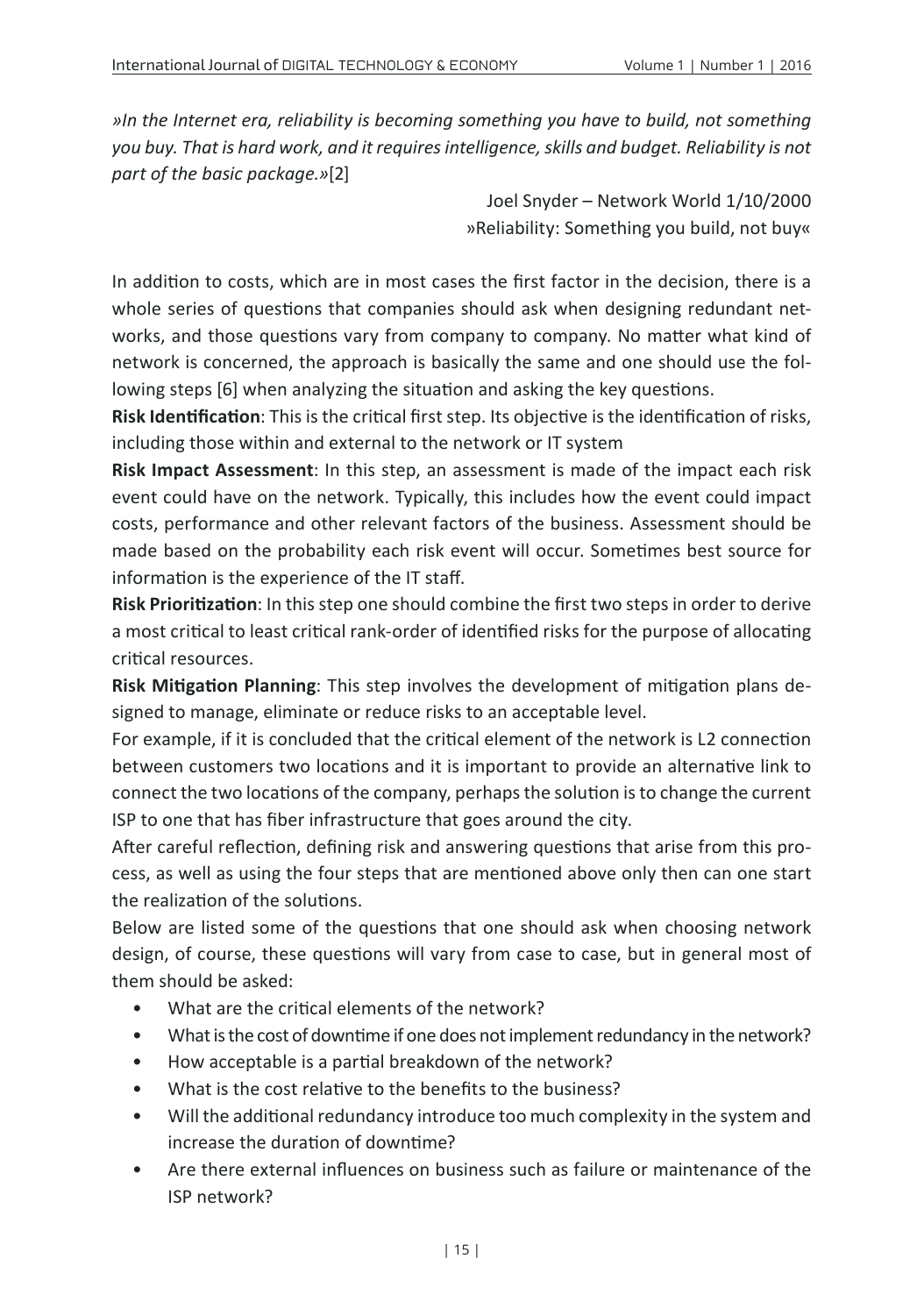- What is the biggest problem, from experience: Link failures, failure of equipment or the human factor?
- Is it important to ensure scalability of the infrastructure?
- Is it critical that employees have uninterrupted access to the network?
- What is the amount of data passing through the network and what kind of traffic occurs in the network?
- Does one need a network that supports virtual desktop infrastructure?
- What applications are used in the company, and to what extent these applications are vulnerable to failures of links or devices?
- How to organize the process of monitoring and documenting the network?
- Is there a redundant power supply for critical elements?
- Where the network equipment will be located, how many rooms, and who can access the equipment?
- What processes should be documented to facilitate network management?
- Does the company's business depends on the particular type of hardware?
- In the case of critical devices if there is readily available replacement equipment?
- What are the requirements for power supply and cooling equipment?

## WHAT SHOULD BE CONSIDERED

As a basis for functional and purposeful network, design is of paramount importance and directly contributes to the successful operation or failure of the network.

*»No amount of magic knobs will save a sloppily designed network«*[1]

Paul Ferguson—Consulting Engineer, Cisco Systems

For a well-designed network following criteria must be met:

- Designing the network with resiliency in mind
- Using technology to identify and eliminate single points of failure
- Having processes in place to reduce the risk of human error

In addition to these three basic criteria that must be considered when building an efficient network and which must complement each other, one needs to take into account elements that will ensure the successful implementation of the design.

- Physical infrastructure
- Topological/protocol hierarchy
- Scaling and Redundancy
- Addressing aggregation (IGP and BGP)
- Policy implementation (core/edge)
- Management/maintenance/operations
- Cost

There are different ways in which network can be designed. The network can be designed on the basis of three-layer hierarchical model or collapsed core model or any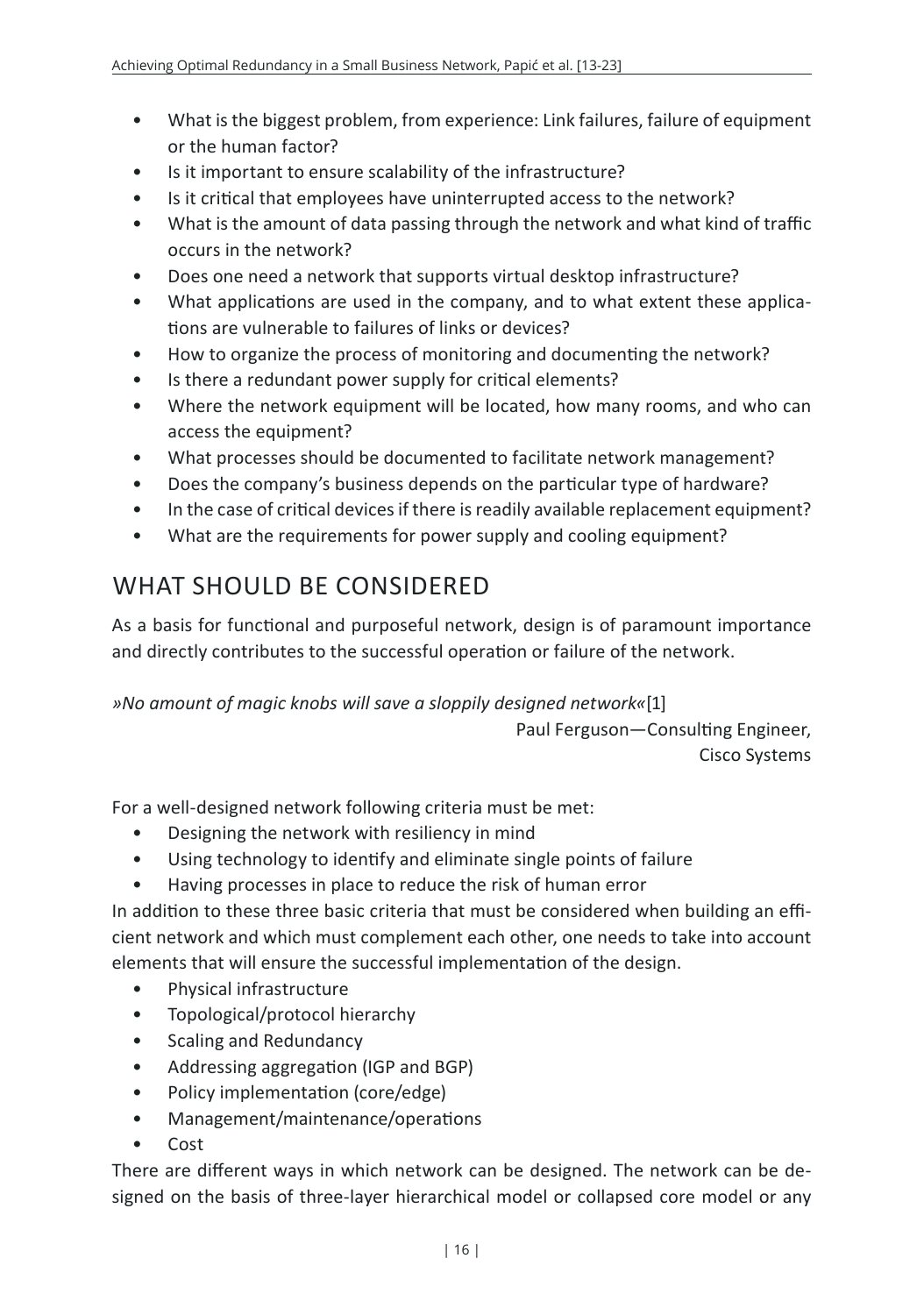other model, which is now considered best practice. However it should be remembered that no matter which model is used, one needs to take into account the specificities of the organization for which the network is designed for.

### DESIGN

In the case of Small and Medium Enterprise networks one can choose a collapsed core design, slightly altered using stackable switches instead of two separate core switches. In this case, stackable switches can provide maximum redundancy in the network. In the case of smaller networks generally it is not justified to use the full three-layer hierarchical model with the access, distribution and core layers. The reasons for this are the additional costs for the distribution layer equipment that generally is not required, additional network complexity, higher maintenance costs and so on. Due to the fact that there is no distribution layers there is fewer points of potential failures in the network. Also, if the funds intended for the distribution layer are re-directed to other equipment, organisation can get better and more reliable equipment which in turn contributes to the resilience of the network.

In order to make core of the network redundant and fast, perhaps the best solution is the use of stackable switches which has the benefit of eliminating STP protocol. If stackable switches are used as L3 devices FHRP can also be eliminated with maintaining adequate level of reliability. Although it is possible and even simpler and cheaper to use L3 stackable switches as routers this is not a good solution. The reason is that besides routing the traffic one need to have various security elements implemented in the network, such as filtering traffic based on UDP / TCP ports or applications, anti-virus protection and so on. For the purposes of security one should certainly use Firewalls, and today more and more so-called Next-Generation Firewalls. In this case it would be better to use two firewalls and configure them to work together using one of the FHRP protocol or if the budget permits configure them to work in HA (High Availability) mode, and thus ensure minimal downtime in the event of failure of one of the firewalls or links to the Internet.

Ultimately the topology for this network will resemble a star topology, but without the single points of failure in the core network. Also to keep the benefit of collapsed core design every VLAN should be restricted to one access layer switch stack. For VLAN communication all the VLANs can be terminated at the core stack but this can be complex because routing has to be used for communication with the rest of the network and the Internet. Another more simple solution is to terminate all the VLANs at the firewall and have all the benefits of traffic filtering to have more secure network. If firewalls are used in HA mode than it is even simpler and more reliable solution, but as it is mentioned before it is more expensive because this kind of feature is generally licensed or comes with higher models of firewalls.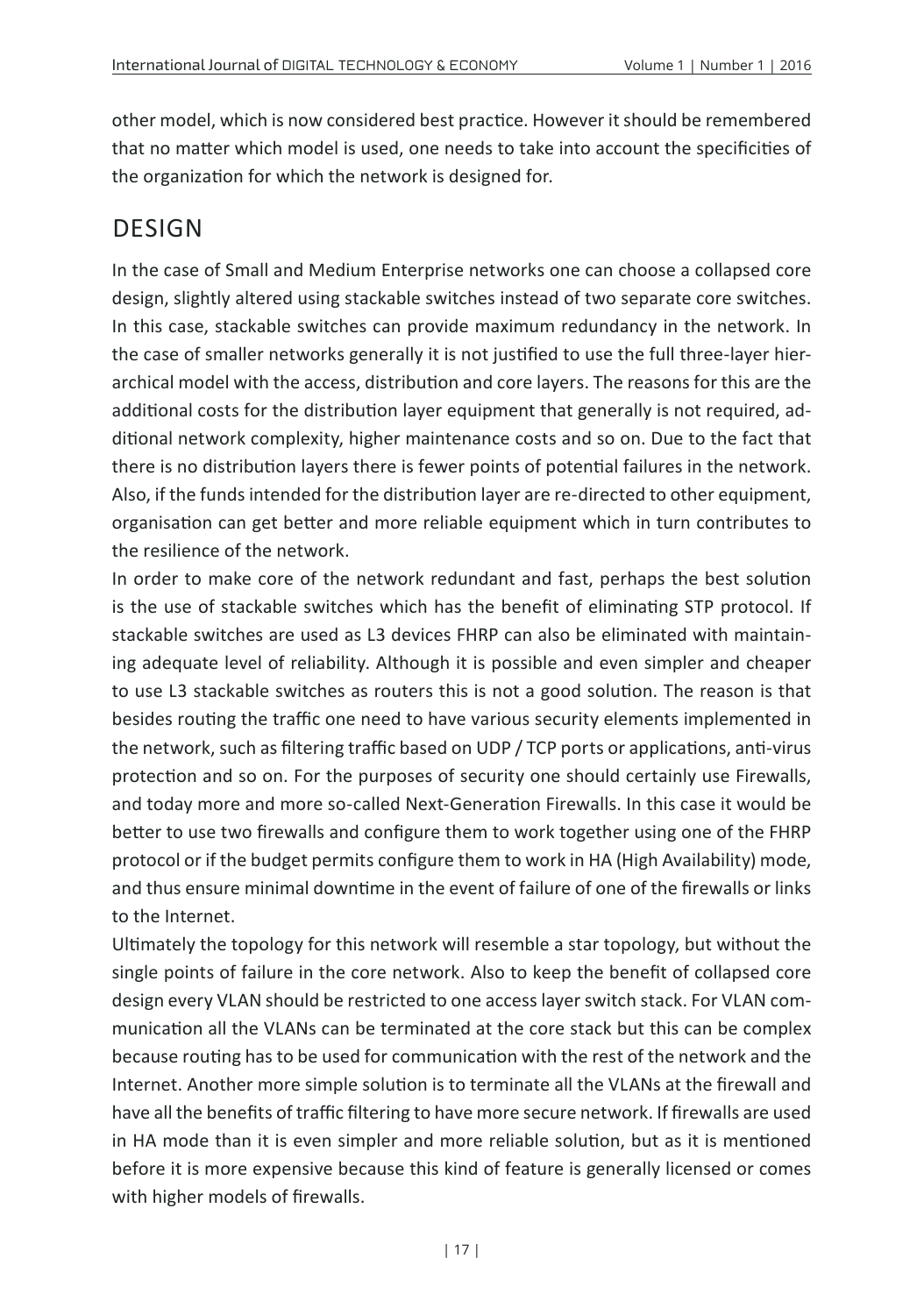# TECHNOLOGIES USED FOR REDUNDANCY

Technologies that can be used to provide redundancy in the network are different and depending on the combination of these technologies different convergence times after a failure of a link or device will be achieved. When choosing the technology one needs to be careful, because after implementation, it can be very difficult and dangerous for the company's business to make changes in the production network. Redundancy in the network can be implemented using a combination of the four technologies that will be briefly described below in this document. These are STP (Spanning Tree Protocol), Link Aggregation, FHRP (First Hop Redundancy Protocols) and switch stacking.

#### *STP*

Today it is more or less pointless to talk about the original IEEE 802.1D STP version or CST (Common Spanning Tree) when talking about network redundancy. The reason is very slow convergence after failure of a link that takes 30-50 seconds, depending on the size of network and it can even cause problems in the convergence. In the case of smaller networks CST would also do its part, but it would be quite inefficient. For larger networks with more complex patterns of network traffic and applications sensitive to disruption of communication CST should be avoided. In addition to the slow convergence problem is also the fact that the CST does not recognize VLANs, in fact CST treat the entire network as one VLAN and thus a large number of links in the network is blocked which is certainly not something one would want in a network.

The problem of slow convergence can be solved by implementing the IEEE's RSTP (Rapid STP), but less than optimal forwarding of traffic still remains as RSTP still builds one STP tree for the entire network. A better version of STP is Cisco PVST + (Per VLAN Spanning Tree Plus), which has the same slow convergence time as STP, but enables better use of links in the network. This is because of the ability to share traffic according to VLANs by making a link that is blocked for one VLAN, to be in forwarding state for another VLAN. This is also useful in the event of link failure, because in this case negative impact on the network is much smaller than in the case when STP is used.

Since the convergence is per VLAN link failure affects only VLANs whose forwarding link has failed. In addition one has the ability to configure protection against network attacks using STP BPDU Filter, Root Guard, BPDU guard, loop guard functionality as well as *portfast* option allowing us to have stable STP topology, which is essential for a functional network. These mechanisms are beyond the scope of this paper, but should be considered when implementing PVST+. The problem that can occur is when there is a large number of VLANs configured on a switch. In this situation switch CPU could be overloaded which can cause other problems in the network even inability to converge. If the goal is to have short convergence times, and at the same time have more STP instances Cisco's PVRST + (Per VLAN Rapid Spanning Tree Plus) can be used which is sort of a combination of IEEEs RSTP and Cisco's PVST + protocol. PVRST + allows us to have a short convergence and the possibility of an independent convergence of the network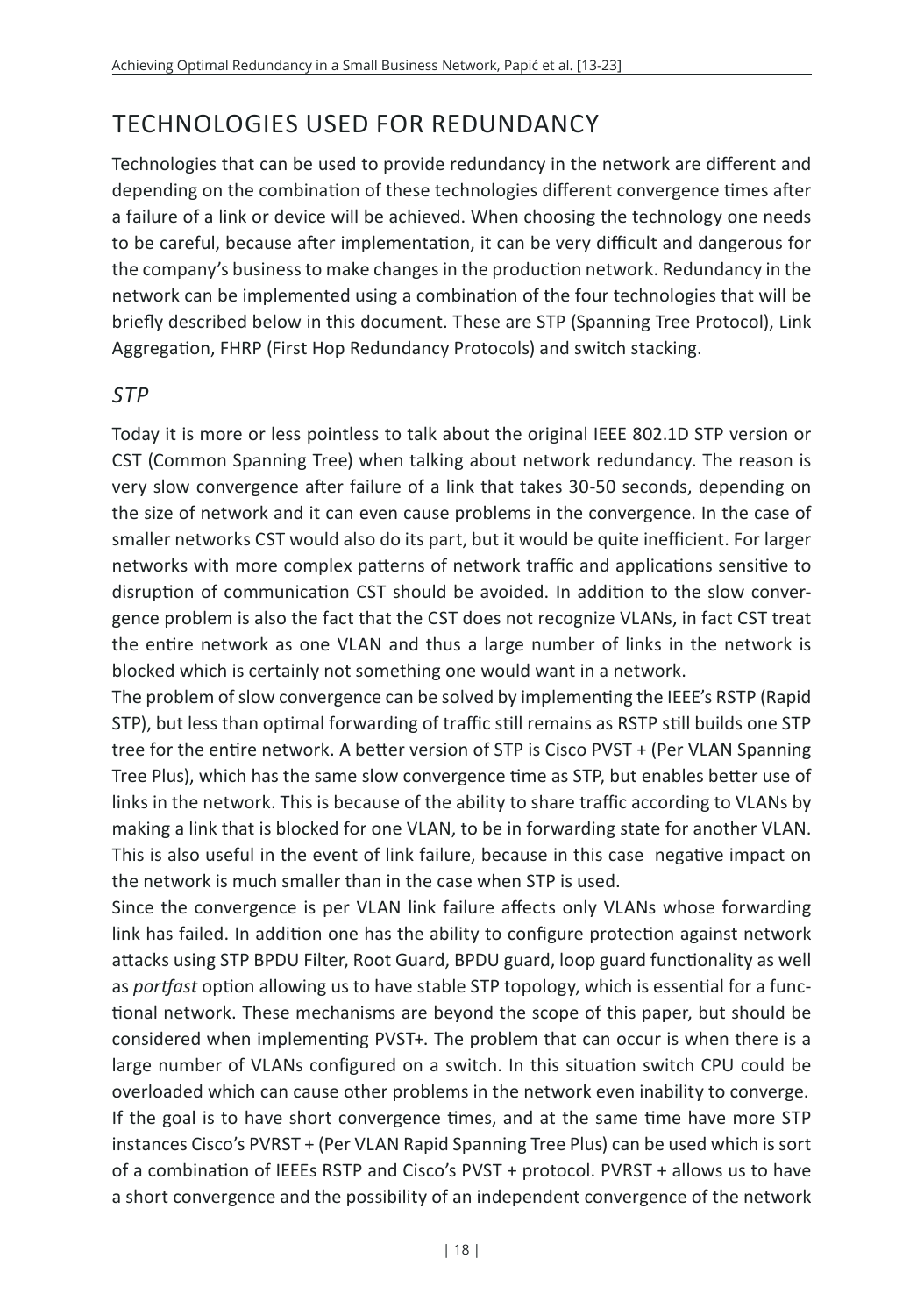for each VLAN, which allows us more flexibility. With all the additional functionality that are listed under PVST + this would be a good choice for a stable STP topology. The problem that can occur is also linked to the number of instances of STP. Because PVRST + supports a separate instance of STP for each VLAN, and also has shorter convergence time, the CPU is significantly burdened and switch can be easily led to overloading.

Recommendations for implementation of PVRST + is never to configure more VLANs than required in a network, otherwise it could lead to 100% CPU load and ultimately bring down the network. However, if one want redundancy based on STP and one have lot of VLANs (hundreds), the solution is the use of IEEEs MST protocol (Multiple Spanning Tree) that allows single instance of spanning tree protocol for a group of VLANs which ultimately results in fewer instances of spanning tree protocol in a network and still have the ability to use all links. Though it may seem that STP is something that should be used in a network, sometimes it is not the case. STP should not be excluded completely, but redundancy in a network should not be based on STP.

Depending on the complexity of the network STP can be a valid solution, but for example, in data center networks STP should not be used at all. Some of the reasons are inefficient use of links and slow convergence for such environments with very complex topologies that are difficult to troubleshoot. STP could be used as failback mechanism in the event of a loop, but everything should be done in order to prevent the occurrence of loops. Also one should implement redundancy in the network using other mechanisms like switch stacking and link aggregation.

# LINK AGGREGATION

Large amounts of traffic that is circulating through the network is not uncommon even in smaller networks, and one way to increase throughput of the network is to use link aggregation. Although it seems that the main benefit of link aggregation is higher bandwidth, the primary thing that is accomplished is in fact link redundancy between switches in a network. Link aggregation can also be used for computers or servers (NIC teaming), which certainly adds to the total resilience of the network.

There are different ways of performing link aggregation, some of which are standard, such as LACP (Link Aggregation Control Protocol), and some are owned by a variety of manufacturers such as Cisco, Juniper, Avaya, Huawei etc. No matter which protocol is used, one needs to know the capabilities of the solution and whether aggregated links will be able to take the burden of network traffic in the event of failure of critical elements such as links or devices. If aggregated link has insufficient bandwidth with respect to the traffic it does not fulfill the purpose for which it was designed, because in case of failure of the main link the impact will be similar to a situation where there is no link redundancy. This effect is amplified if there is no QoS (Quality of Service) mechanisms in the network which means no prioritization of traffic, which is especially problematic for real-time applications and essential communications.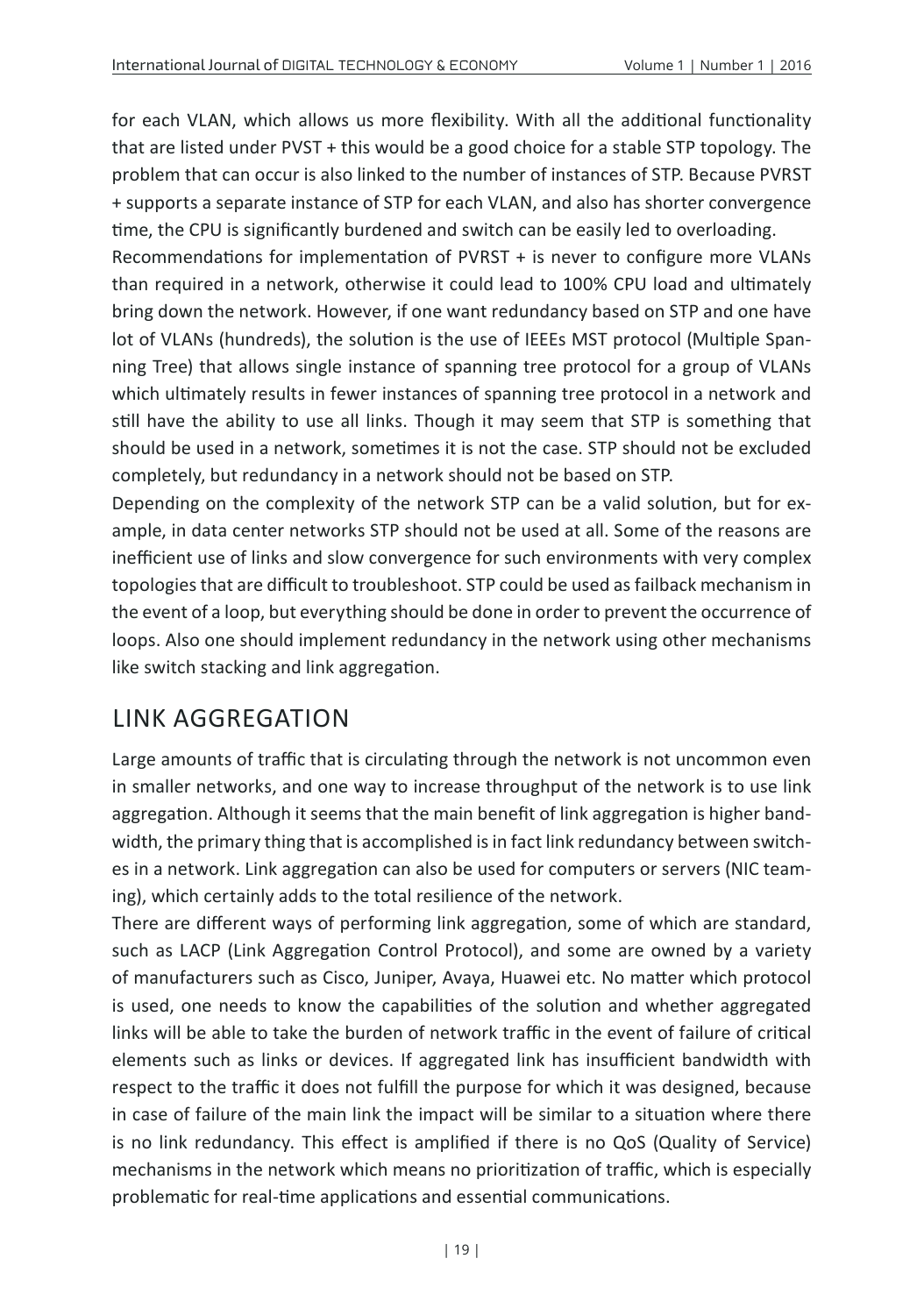# GATEWAY REDUNDANCY

The gateway is one of the most important elements of any network and therefore it is necessary to ensure maximum availability of such devices. A way in which availability of the Gateway is ensured is to make it redundant, which means that there are at least two devices which simultaneously perform the function of the gateway in a network. Protocols that can be used for this purpose are HSRP (Host Standby Router Protocol) from Cisco and VRRP (Virtual Router redundancy protocol) which is standard and is supported by other manufacturers of networking equipment.

With these protocols one can configure at least two devices to work as a single gateway, without the need to change anything on the user computers. The idea is that all computers, according to their VLAN, are configured with the same IP address for gateway. This IP address is configured on two or more routers at the edge of the network and these routers are responsible for forwarding traffic coming to that IP address. At any time, one of the routers is primary gateway, responsible for forwarding traffic, and the other serves as a backup. If a router that is the primary gateway fails, the role of the primary gateway is assumed by another router that is configured to be his backup.

These protocols do not protect only against failures of the entire device, but they can be configured to track certain links or availability of services so that in case of their unavailability backup device can take the role of the primary gateway and communication can continue. Potential problem with these two protocols is that basically only one device is active at a given time, and the other serves as a backup. Of course a manual traffic load balance can be configured so that one router is the primary gateway for one part of VLANs, and the other router is the primary gateway for another part of VLANs, which is similar to manual load balancing in case of STP protocol. But if the goal is to have real loadbalancing there is another protocol called GLBP (Gateway Loadbalancing Protocol) which can solve this problem. GLBP is cisco propriatery protocol which allows us to simultaneously use all the routers that act as gateway so that the traffic between them is loadbalanced. This is especially useful solution in large networks that have multiple exits to the Internet. Otherwise, in most cases it is sufficient to use HSRP or VRRP.

# STACKABLE AND MODULAR DEVICES

Using stackable switches is a very interesting and viable option in achieving redundant network, even though equipment that supports this type of features can be significantly more expensive than conventional switches. Stacking is the idea that two or more devices can be configured to operate as a single device by connecting backplanes of these devices using special stack cables or in some cases, using fiber optic connections. The advantage of using fiber optic connection is that stacking can be achieved between devices over distances of many kilometers, for example fiber ring around the city which is composed of stackable devices all working as one. In addition to stacking devices for the purpose of network redundancy it is possible to stack their power supply, which further increases network resilience.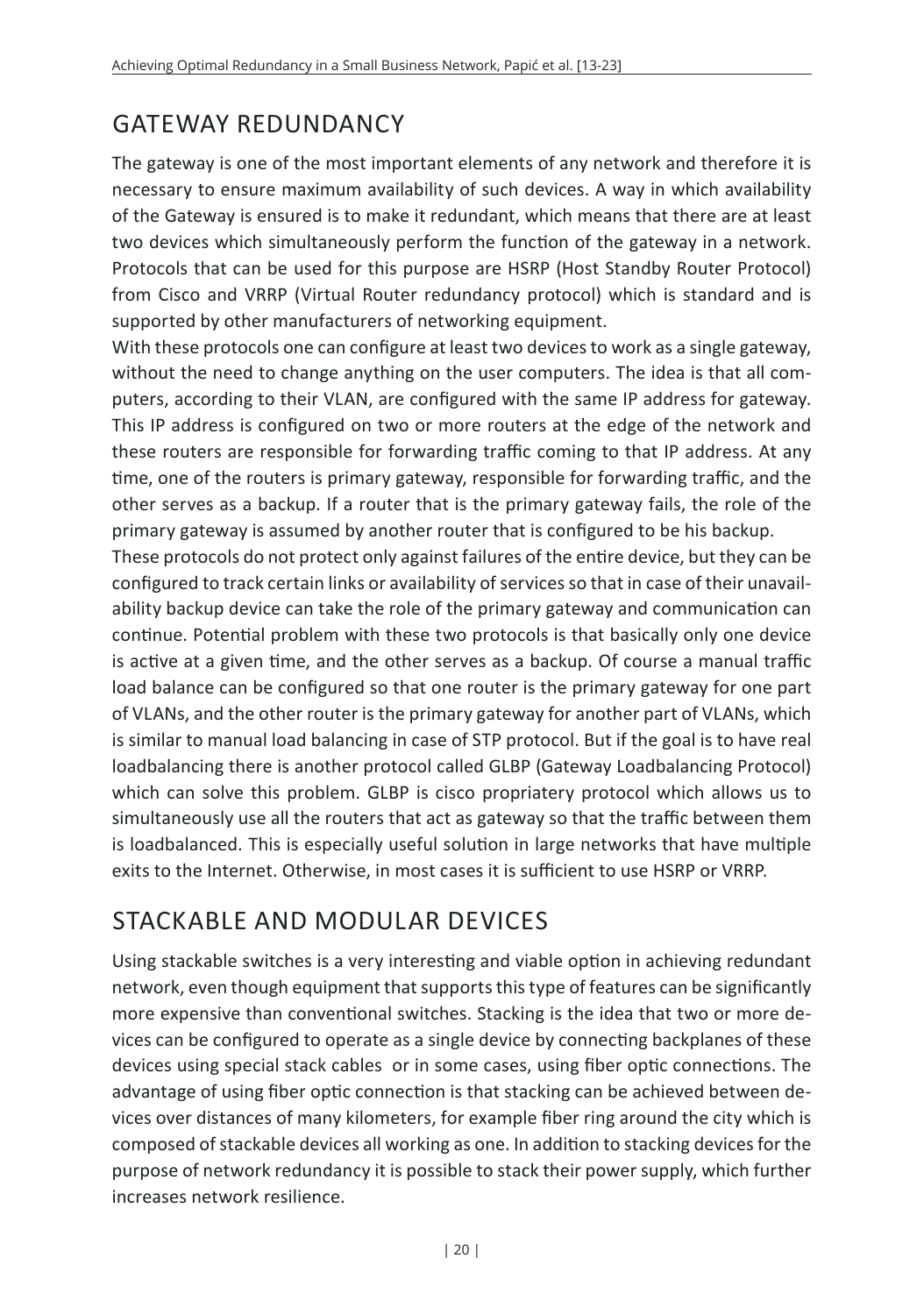In networks that are not large and can implement collapsed core network design it can be a very profitable long-term investment which has the advantage of eliminating STP which is relatively slow and can cause problems for network convergence after a failure. Networks using stacking technology combined with link aggregation can achieve more stable and predictable failover in case of failure of any device or any link. Moreover these networks are easy to expand and maintain and offer greater performance. Although in certain specific situations stack could ultimately cause some negative effects, mainly it is very flexible, resilient, easy to deploy and scalable solution, especially for a relatively small networks.

For stacking devices, technologies that are used are mainly owned by individual vendors, such as StackWise and VSS (Virtual Switching System) from Cisco or IRF (Intelligent Resilient Framework) from HP, which makes sense because these technologies are optimized for specific operating system and hardware which ensures maximum stability and reliability as well as performance. Ultimately when selecting stackable solution, devices price will be the key factor because requirements for performance in smaller networks are generally met using equipment of any manufacturer.

An alternative to using stackable devices is the use of modular devices. Although such a solution is also flexible and scalable, it can be more expensive, since the cost of buying chassis alone is significant. Also in the event that network is not expanding as planned organisation can get into situation where it has the equipment that is paid for, and it is not actually used.

#### PRACTICAL APPLICATION

So far it is shown what are the important elements when deciding to implement redundancy in a network, as well as what technologies are available that will enable us to accomplish this task. In the next section it will be presented how should optimally redundant network for the proposed environment look like and what are the benefits of this approach. Topology is shown on the picture bellow.



**Figure 1:** *Design proposal.*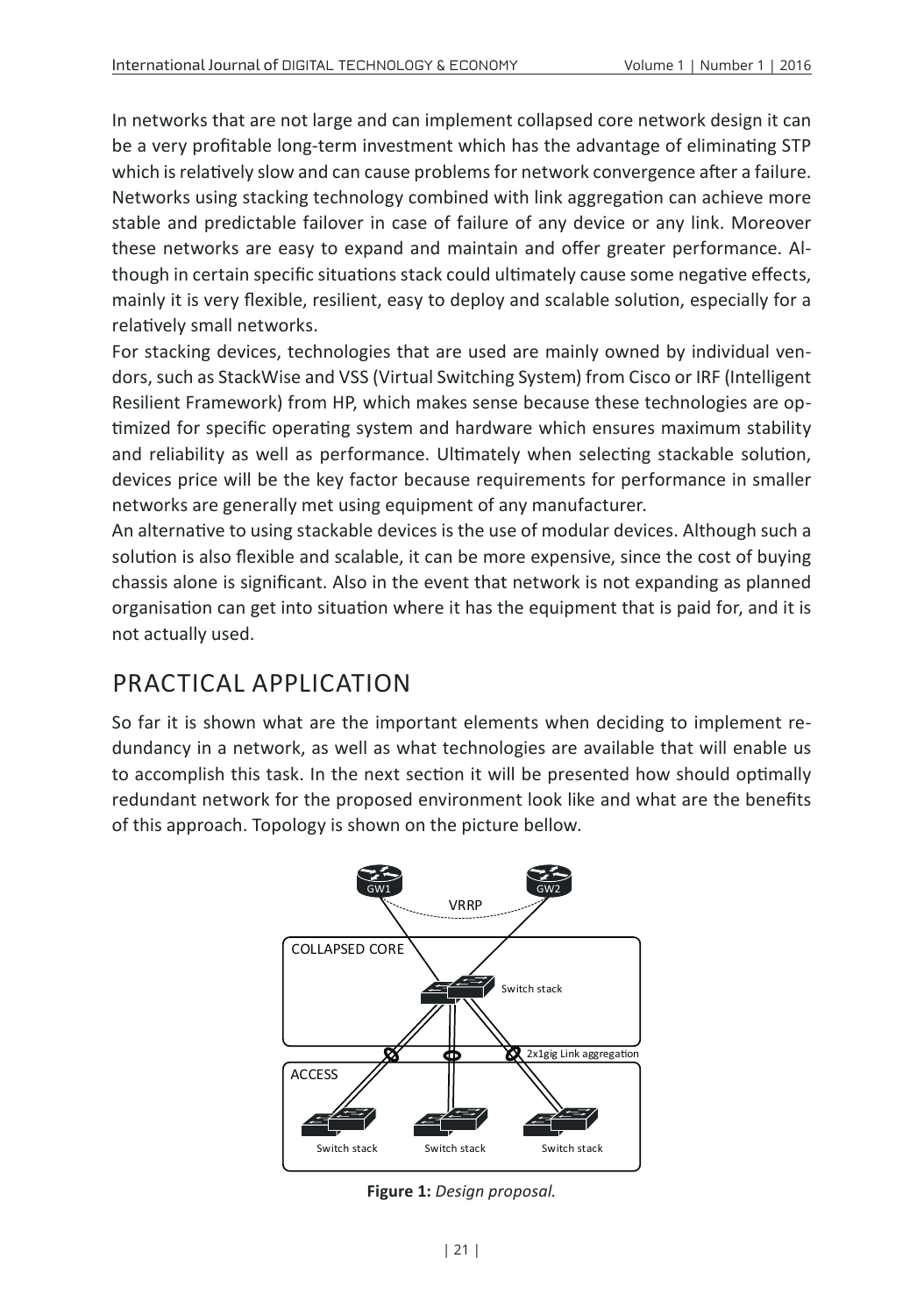Proposed network is based on collapsed core design with stackable switches at the core and at the access layer of the network. Stackable core is only layer two, and all the VLANs are terminated at the firewalls so that one can make most out this devices and their technologies. Redundancy between firewalls for every VLAN is achieved using VRRP with interface tracking options and timers configured to values less than one second.

As it is said earlier it is possible to use L3 stackable switches as gateways, but it is not the best solution. It would be much better to use dedicated devices for routing like routers or even better firewalls. Both of these firewalls need to be connected to different switch in the core stack and over that link firewalls can be configured to use VRRP for gateway redundancy or even some custom high availability technology. Access and core switches are connected using two aggregated fiber links. The number of link that is aggregated depends on the amount of traffic that is generated by computers or servers that are connected to a specific switch. On the access layer common ratio for downlink vs uplink is 20:1 [4], but this is something that will depend on the type of the environment. For the vast majority of cases that I had the opportunity to witness in practice it is possible to go with 40:1 or more.

Most of the Small and Medium Enterprises in Croatia are still not using virtualization and shared storage systems so most of the traffic is still only between the inside network and the Internet or other locations, and bandwidth for Internet link is in almost all cases lower that 100Mbps so there is really no need for ratio of 20:1. Proposed solution uses 48 port Ethernet POE (Power over Ethernet) stackable switches which can scale as needed. POE feature is important for devices such as IP phones or cameras. Redundancy at the end device level is practically unjustified and very expensive to achieve except for important devices such as servers where NIC teaming can be used in order to maximize server availability. In the event of access switch failure one option is to replace the failed switch.

Another temporary solution is to reconnect end devices to one of the working switches manually. Because of this, and because of the scalability it would be good to have some spare ports on every switch. Every switch in the access layer stack is connected to a different switch in the core stack so that if any of the core switches fail communication with the rest of the network and the Internet is maintained. Connecting a network like this will eliminate STP entirely which is good because now loop free topology with very short failover time can be achieved. Initially costs of building this kind of solution are somewhat higher than using nonstackable switches without link aggregation, but very quickly it will show the benefits of stability, scalability and resilience to failures with much less administrative work.

# CONVERGENCE TIMES

For this kind of deployment convergence times are very short, but they will vary depending on the number of devices, device model and manufacturer, configuration, load of the switches etc. Because stacking uses a mechanism that keeps both devices in sync